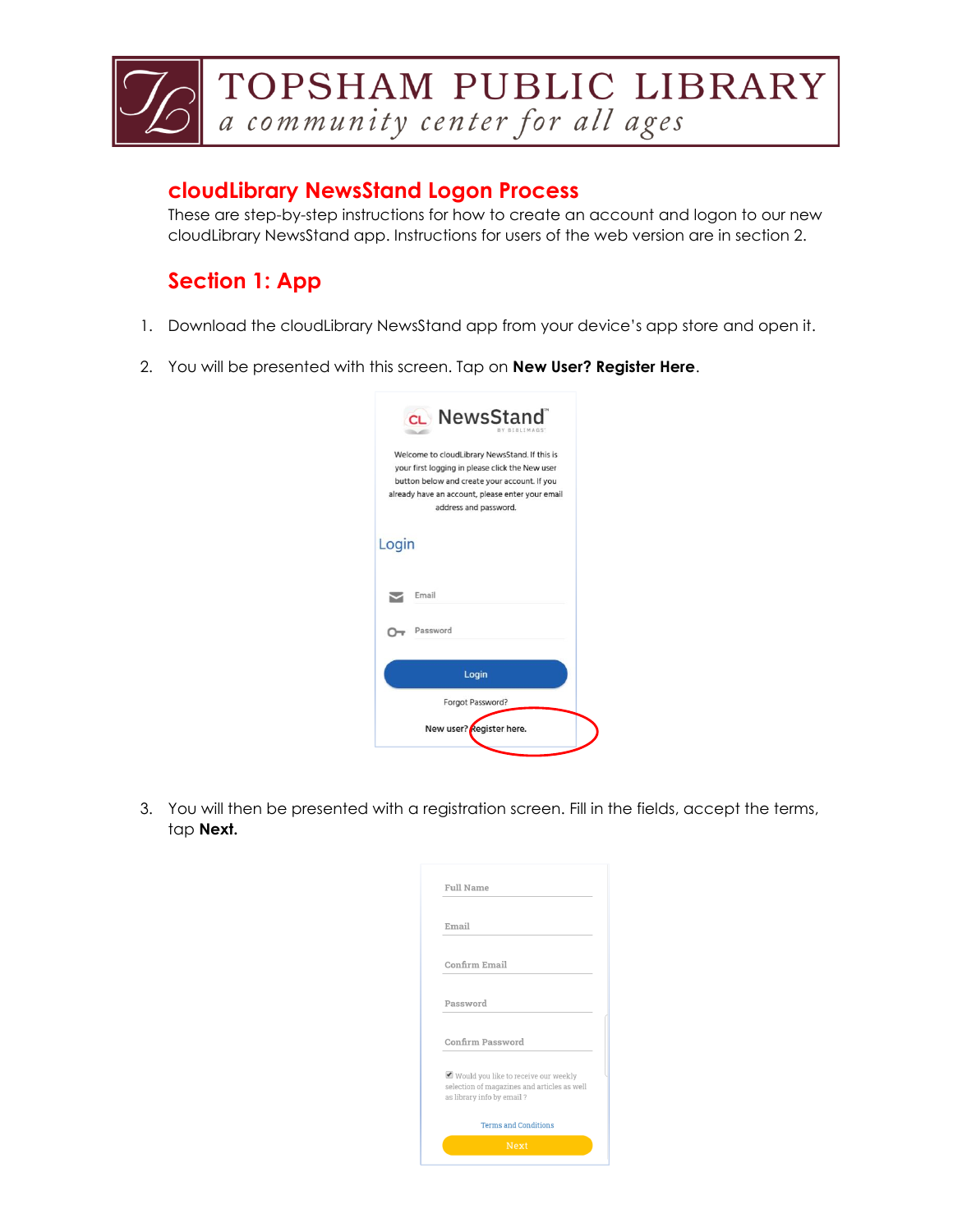4. Choose your country and library from the drop-down menus, then tap on **Register**. The prompt to input your library card number will then appear. Fill it in and tap **Register** again.

| English v                               |                   |
|-----------------------------------------|-------------------|
| cL NewsStand                            |                   |
| Registration                            |                   |
| <b>United States</b>                    | $\times$ $\times$ |
| cloudLibrary NewsStand                  | $\times$ $\times$ |
| Library ID                              |                   |
|                                         |                   |
| <b>Terms and Conditions</b><br>Register |                   |
|                                         |                   |
| Powered by Magzter                      |                   |
|                                         |                   |

5. When the login screen appears, input your email address and newly created password. You will then be taken to your library's cloudLibrary Newsstand home page.

|       | CL NewsStand<br><b>RIRLIMAGS</b>                                                                                                                                                                                              |
|-------|-------------------------------------------------------------------------------------------------------------------------------------------------------------------------------------------------------------------------------|
|       | Welcome to cloudLibrary NewsStand. If this is<br>your first logging in please click the New user<br>button below and create your account. If you<br>already have an account, please enter your email<br>address and password. |
| Login |                                                                                                                                                                                                                               |
|       | Email                                                                                                                                                                                                                         |
|       | Password                                                                                                                                                                                                                      |
|       | Login                                                                                                                                                                                                                         |
|       | Forgot Password?                                                                                                                                                                                                              |
|       | New user? Register here.                                                                                                                                                                                                      |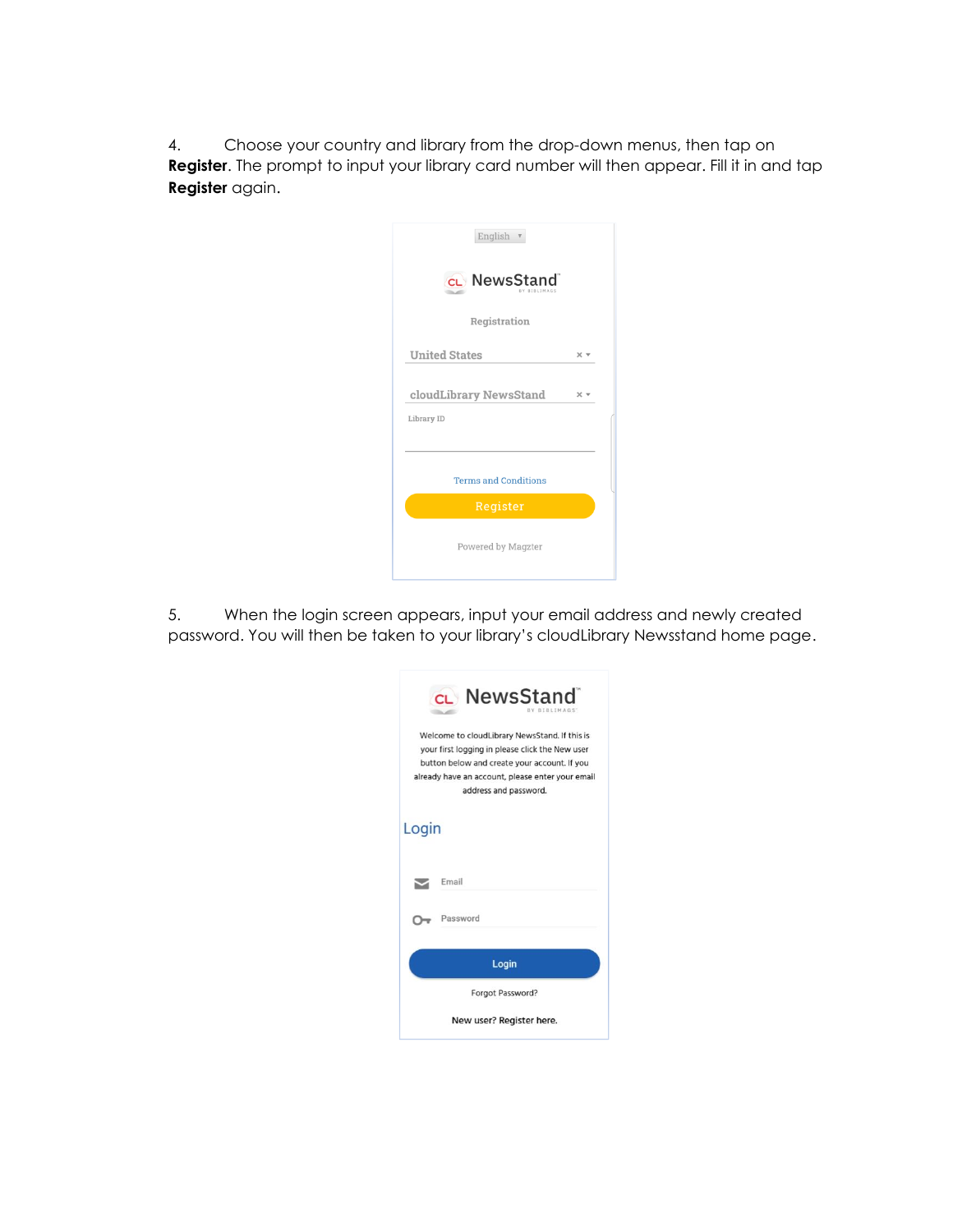## **Section 2: Web service**

You can also register an account using the web patron (Kindle Fire users will have to use this method for the time being). Please note that if you have already registered via the mobile app, you will not need to register again and can simply log in with your email address and password.

1. Point your browser to [https://cloudlibrary.magzter.com](https://cloudlibrary.magzter.com/) and click on **Login** in the upper right-hand corner.



2. You will be presented with the screen below. Tap on **Not Registered? Create an Account.**

| English $\sim$                                               |
|--------------------------------------------------------------|
| CL NewsStand                                                 |
| Sign in to access your library                               |
| Email                                                        |
| Password                                                     |
| Login                                                        |
| <b>Forgot Password?</b><br>Not Registered? Create an Account |
| 0r                                                           |
| <b>Librarian Login</b>                                       |
| <b>Powered by Magzter</b>                                    |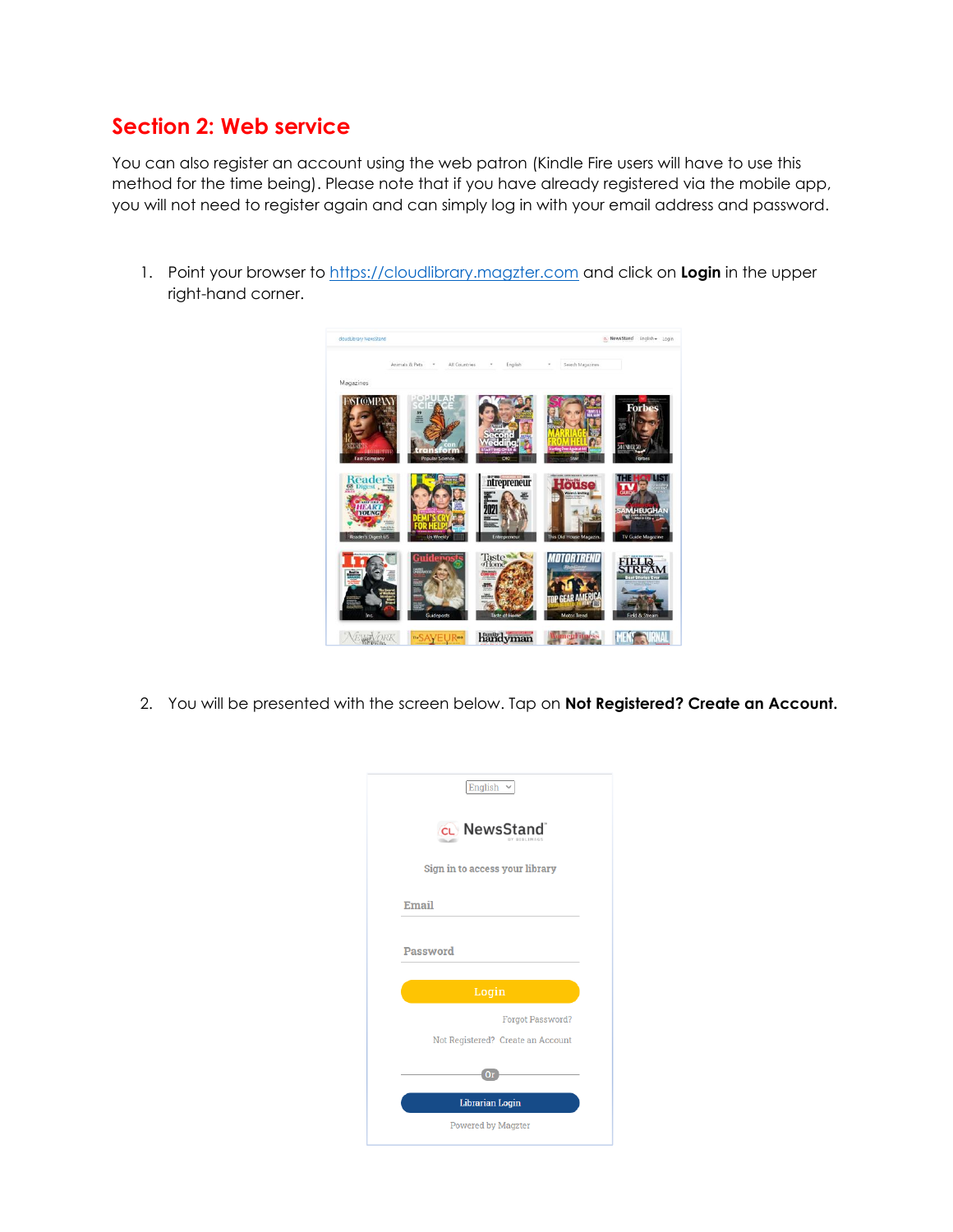3. On the registration screen, fill in the fields, accept the terms and tap **Next**.

| CL NewsStand                                                                                                        |  |
|---------------------------------------------------------------------------------------------------------------------|--|
| Registration                                                                                                        |  |
| <b>Full Name</b>                                                                                                    |  |
| Email                                                                                                               |  |
| Confirm Email                                                                                                       |  |
| Password                                                                                                            |  |
| <b>Confirm Password</b>                                                                                             |  |
| ✔ Would you like to receive our weekly<br>selection of magazines and articles as well<br>as library info by email ? |  |
| <b>Terms and Conditions</b>                                                                                         |  |
| <b>Next</b>                                                                                                         |  |

4. Choose your country and library from the drop-down menus, then tap on **Register**. The prompt to input your library card number will then appear. Fill it in and tap **Register** again.

| English                              |                   |
|--------------------------------------|-------------------|
| cL NewsStand<br>BY BIBITMAGE         |                   |
| Registration                         |                   |
| <b>United States</b>                 | $\times$ $\times$ |
| cloudLibrary NewsStand<br>Library ID | $\times$ $\times$ |
| <b>Terms and Conditions</b>          |                   |
| Register                             |                   |
| Powered by Magzter                   |                   |

5. You will then be taken back to the logon screen. Fill in your email address and newly created password.

|       | CL NewsStand                      |
|-------|-----------------------------------|
|       | Sign in to access your library    |
| Email |                                   |
|       |                                   |
|       | Password                          |
|       | Login                             |
|       | Forgot Password?                  |
|       | Not Registered? Create an Account |
|       | n                                 |
|       | Librarian Login                   |